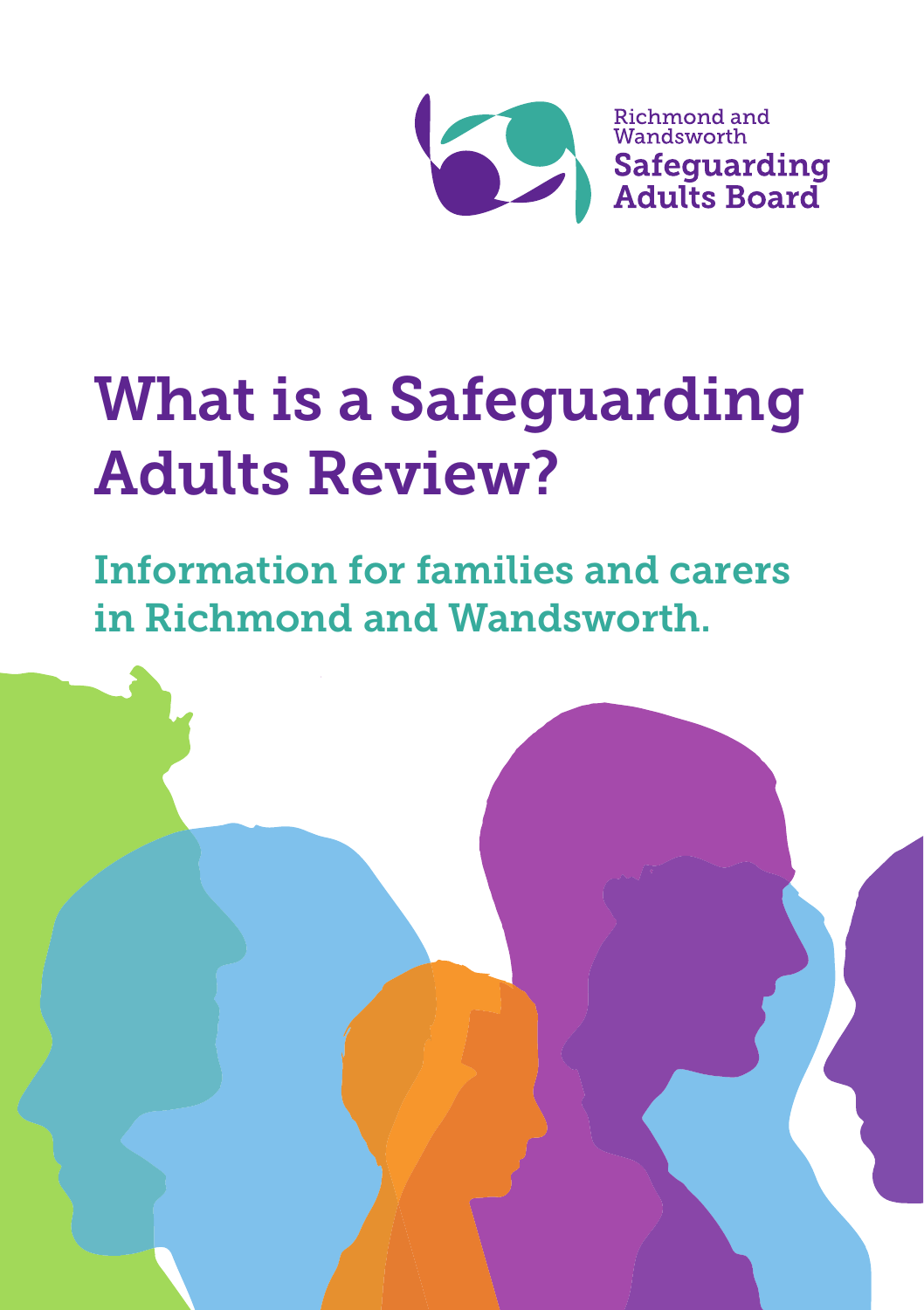We understand that when someone close to you dies or suffers harm, irrespective of the circumstances, it can be a very upsetting and distressing time for you. We may sometimes need to look at what happened and why, particularly if they were vulnerable and there are concerns about abuse or neglect. We will do our best to support you through this difficult time and ensure that we look into any concerns that have been raised.

It is the duty and responsibility of the Safeguarding Adults Board to consider such cases for a 'Safeguarding Adults Review', to find out what lessons can be learnt to make improvements about the way organisations have worked.

# What is a Safeguarding Adults Review?

The Care Act 2014 states that a review needs to be considered when an adult at risk suffers significant harm or dies as a result of abuse or neglect. An adult at risk is a person who is in need of help and support due to illness or disability and because of this is less able to prevent harm or abuse.

The review is not a Criminal Investigation or a Public Enquiry and no one person or organisation is blamed. It is about learning lessons to make appropriate improvements or changes to prevent similar situations from happening again.

#### The review process

The review is led by an Independent Reviewer (sometimes also knows as the Review Panel Chair) who is appointed by the Safeguarding Adults Board. All the organisations and services involved with the adult at risk are also appointed and represented, hence forming the review group.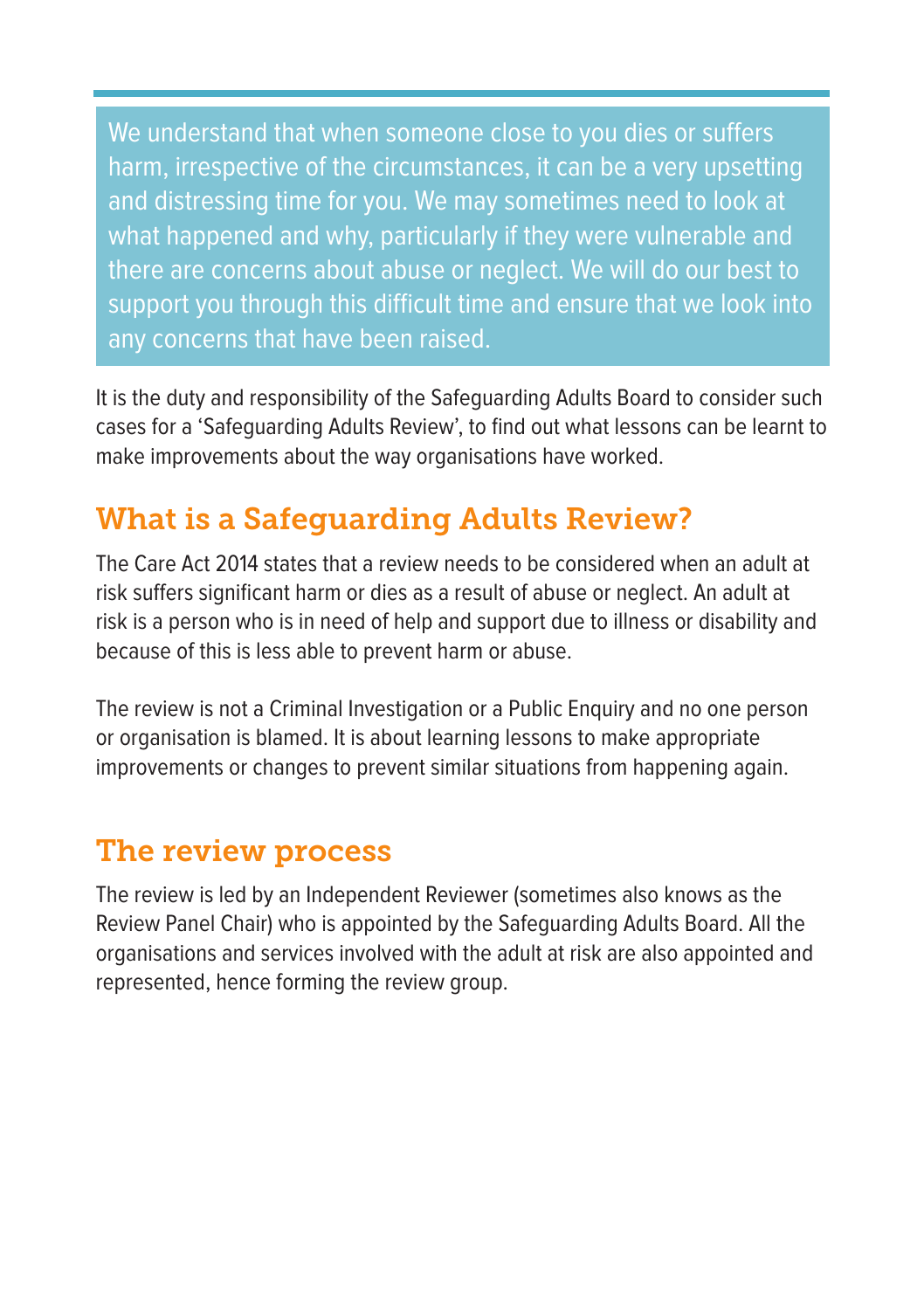The review group exchanges information about the work they did, the support they provided and how they worked together. The review group, along with the Independent Reviewer, will consider all the information and agree an understanding of what happened. They will also discuss and agree which changes are possible, in order to improve the way organisations work together to safeguard adults at risk of harm and abuse and how to support the person and their families better. A review usually takes six to nine months to complete and you will be informed of the likely timescales.

When the review has been completed the Safeguarding Adults Board will publish any lessons learnt, recommendations and actions on the internet. To protect identities, no sensitive or personal information is published. The report will be shared with you prior to being made public.

## Your involvement

The Independent Reviewer will keep you informed throughout the review, at your convenience, unless you choose not to be involved. You will be able to talk about any concerns that either you or the adult at risk has or had faced. Your views and opinions will be taken into account.

You can choose someone you know to support you through the review process. This can be another family member, friend or advocate.

### What happens after the review report has been published?

The Safeguarding Adults Board will ensure that the recommendations and actions in the review are carried out. It will monitor the actions and improvements put in place and ensure they are sustained.